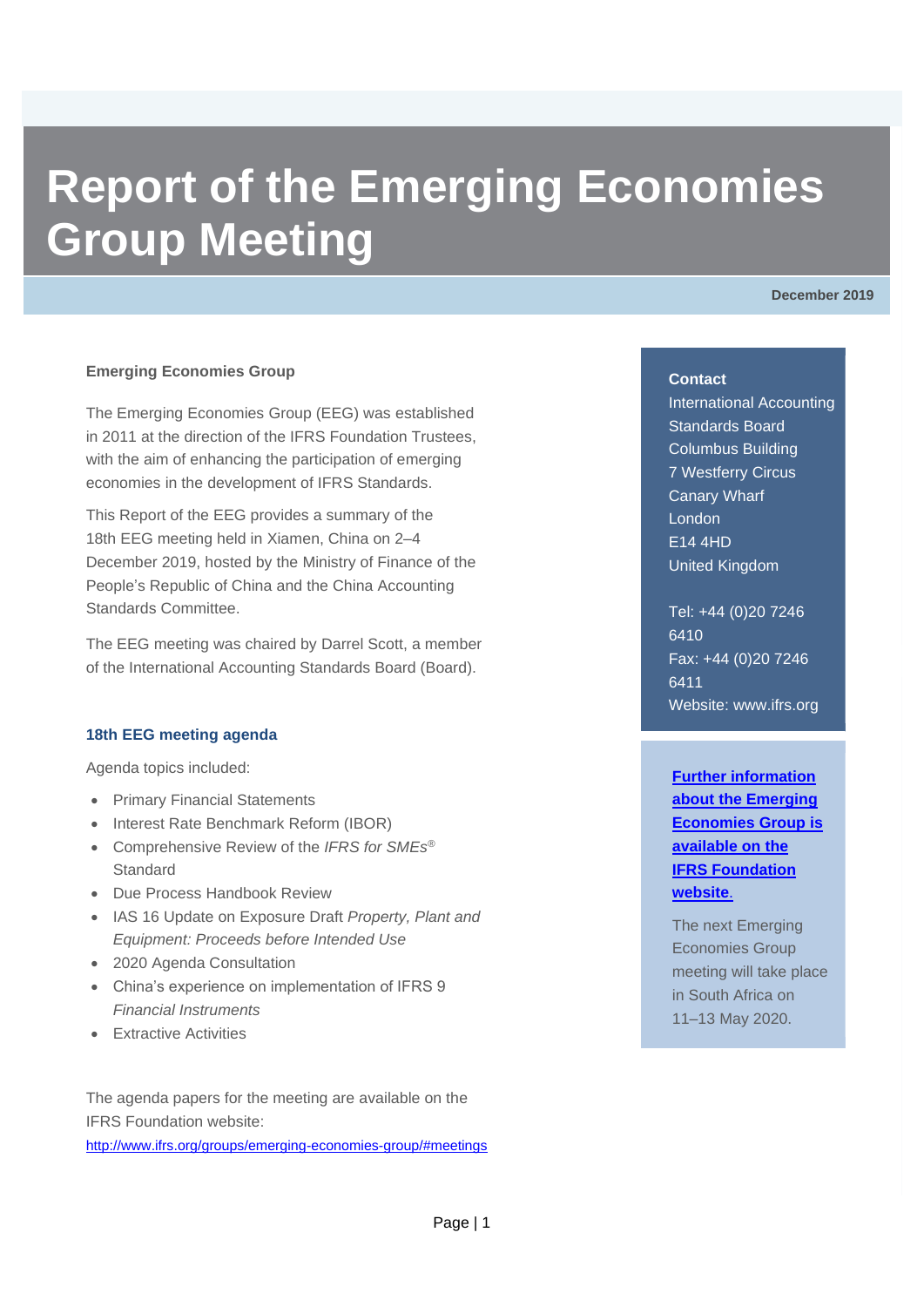# **Welcome**

Mr Gao, Director General, Ministry of Finance, People's Republic of China, opened the meeting by welcoming members of the EEG. He spoke of the importance of the EEG in:

- (a) facilitating discussion among its members;
- (b) enabling members to share domestic experience on applying IFRS Standards; and
- (c) providing advice and feedback to the Board.

Hans Hoogervorst, Chair of the Board, thanked the Ministry of Finance for hosting the meeting in China and for its support to the EEG, including providing the secretariat.

# **Primary Financial Statements**

#### **Introduction**

Hans Hoogervorst introduced the first discussion topic: Primary Financial Statements. He noted that the Board would shortly issue an Exposure Draft proposing new requirements on the structure and content of financial statements. The Exposure Draft will set out proposals to improve how information is communicated in financial statements, focusing on the statement of profit or loss<sup>1</sup>.

#### **Subtotals in the statement of profit or loss**

Darrel Scott, Board member, set out the forthcoming proposals for the structure of the statement of profit or loss including introducing new subtotals.

EEG members discussed:

- (a) that the proposal from the Primary Financial Statements project defines operating profit as a residual. An EEG member commented that this was in effect an 'all inclusive' approach to the definition of operating profit as opposed to a 'pure' operating profit approach. The member said that it will be important for the Board to work closely with stakeholders, particularly regulators, to explain how the forthcoming proposals could change operating profit as currently defined in their jurisdiction.
- (b) that the forthcoming proposals do not require cohesiveness between the statement of profit or loss and the statement of cash flows. A member noted that the gain or loss on disposal of property, plant and equipment would be part of operating profit or loss, but the proceeds from a sale would be presented in investing activities in the statement of cash flows.
- (c) where the following items would be presented in the statement of profit or loss:
	- (i) gains and losses on the restatement of non-monetary assets and liabilities when applying IAS 29 *Financial Reporting in Hyperinflationary Economies*.
	- (ii) income from financing activities with customers—for example, retailers often provide financing to customers.
	- (iii) donations that are mandated—for example, contributions to corporate social responsibility funds required by local law.
	- (iv) the unwinding of the discount on a defined benefit obligation. Some EEG members considered the unwinding as an operating item, whereas others agreed with the forthcoming proposals that the unwinding should be included in financing activities.

#### **Presentation of associates and joint ventures**

Darrel Scott presented the forthcoming proposals that will require separate presentation of 'integral' and 'non-integral' associates and joint ventures in the statement of profit or loss and statement of cash flows.

<sup>1</sup> The Board published its proposals on 17 December 2019 (https://www.ifrs.org/news-and-events/2019/12/iasb-proposes-tobring-greater-transparency-to-non-gaap-measures/).

\_\_\_\_\_\_\_\_\_\_\_\_\_\_\_\_\_\_\_\_\_\_\_\_\_\_\_\_\_\_\_\_\_\_\_\_\_\_\_\_\_\_\_\_\_\_\_\_\_\_\_\_\_\_\_\_\_\_\_\_\_\_\_\_\_\_\_\_\_\_\_\_\_\_\_\_\_\_\_\_\_\_\_\_\_\_\_\_\_\_\_\_\_\_\_\_\_\_\_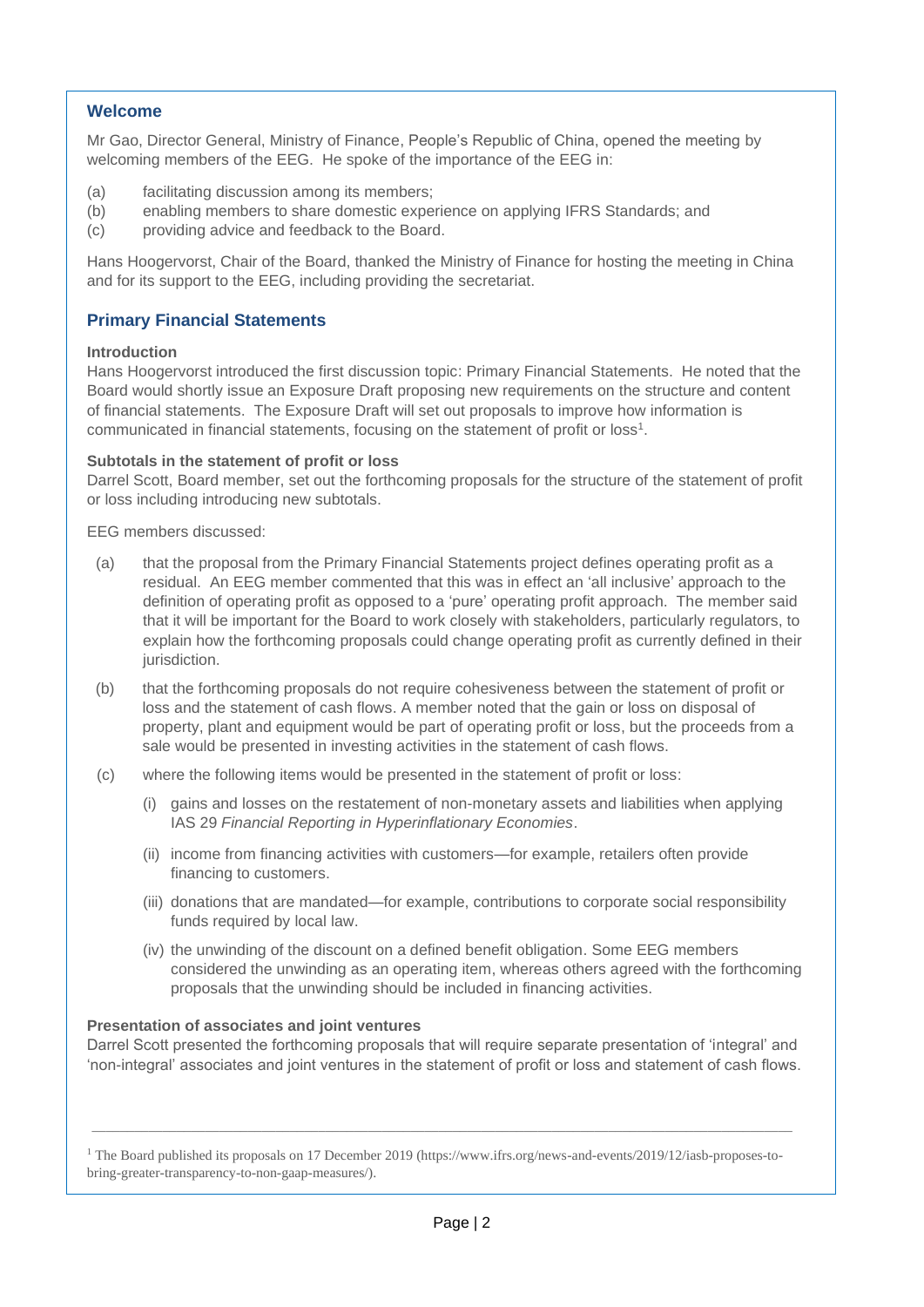Although overall EEG members supported the forthcoming proposals, they found it difficult to understand why an entity would have a 'non-integral' associate or joint venture. An EEG member suggested an alternative approach—to presume that all associates and joint ventures are 'integral' and allow this presumption to be rebutted in certain circumstances.

Some EEG members noted that in their jurisdiction, international investors were required to have a local partner, and therefore the presentation of associates and joint ventures is very important. The forthcoming proposals would change current practice, and could increase the cost of preparing and auditing financial statements.

EEG members agreed that entities need to use judgement to assess whether an associate or joint venture is 'integral' or 'non-integral'.

EEG members asked if the assessment of whether an associate or joint venture is integral or nonintegral is made once, or if and when reassessment may or must be made.

# **EBITDA (earnings before interest, tax, depreciation and amortisation)**

There were mixed views among the EEG members that the forthcoming proposals would not include a subtotal for EBITDA. Some EEG members thought that the subtotal could be included, whereas others noted the divergence in current definitions and practice and agreed with the Board's decision.

# **Classification of profit and loss items**

EEG members were concerned about the forthcoming proposal that FX gains or losses should be allocated to the underlying item to which they relate. Specifically, members thought that the allocation could be costly to prepare and would be arbitrary.

#### **Presentation for financial entities**

EEG members discussed the proposed approach to operating profit for financial entities, including the application of the proposals to entities engaging in Islamic financial transactions.

#### **Proposals to improve aggregation and disaggregation**

EEG members discussed the forthcoming proposal to:

- (a) require a presentation of operating expenses by nature or by function in the statement of profit or loss depending on which presentation provides the most useful information to users; and
- (b) require in the notes to the financial statements, disclosure of operating expenses by nature, if the statement of profit or loss is presented by function.

Some EEG members noted that in their jurisdiction laws include required formats for the presentation of primary financial statements. These members said the Board should consider the time needed to amend local laws when setting the effective date of any new IFRS Standard.

An EEG member said that it would be important to provide guidance on the meaning of how to assess which presentation provides the most useful information.

#### **Unusual income and expenses**

EEG members discussed the forthcoming proposals to define unusual income and expenses and to require those definitions to be included in a single note to the financial statements.

Overall EEG members supported the proposed approach but said that unifying current practice and enforcement would be challenging. EEG members commented that:

- (a) in some jurisdictions the regulator provides pre-clearance approval on the presentation of unusual items;
- (b) an alternative word to 'unusual' might be 'non-recurring'; and
- (c) consistency between management commentary and financial statements for the disclosure of unusual items would be desirable.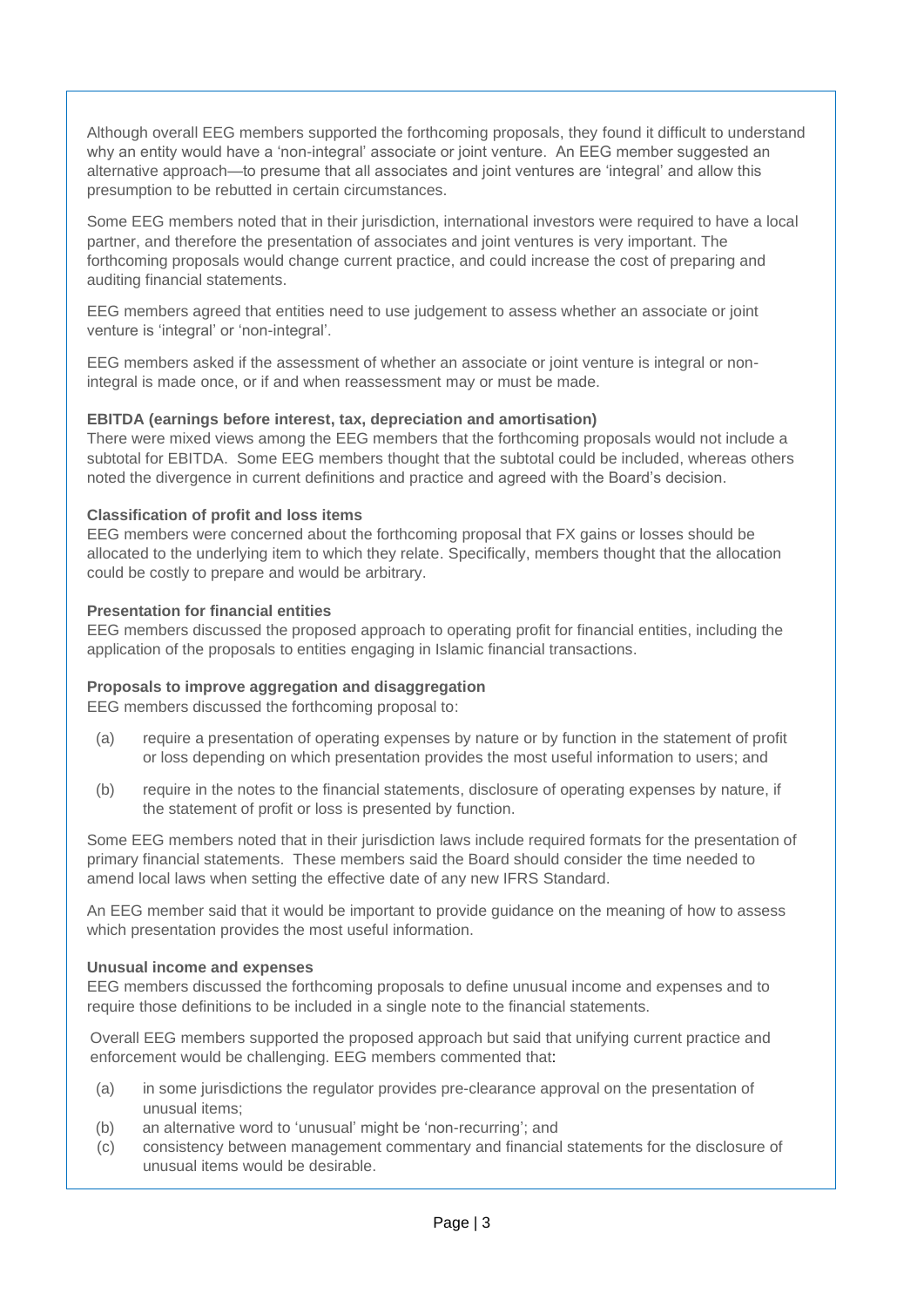## **Management performance measures**

EEG members discussed the forthcoming proposals to define what a 'management performance measure' is and to require an entity to disclose such measures in a single note to the financial statements. EEG members said:

- (a) the potential audit implications of a management performance measure need to be considered. These implications include an audit assessment of whether the measure communicates management's view of an aspect of an entity's financial performance.
- (b) the forthcoming proposals might not lead to comparability between entities.
- (c) There is an interaction between the forthcoming proposals and IAS 33 *Earnings per Share* and IFRS 8 *Operating Segments*.
- (d) 'management performance measure' might not be the correct description. 'Voluntary sub-total' could be a better description.

The Board members said that the forthcoming proposals aim to make management performance measures more transparent, and that the Board has acknowledged and accepted that, by definition, it was unlikely that such measures would be comparable.

# **Targeted improvements to the statement of cash flows**

EEG members discussed the forthcoming targeted improvements to the statement of cash flows, including requiring an entity to use the operating profit or loss subtotal as the starting point for reporting cash flows from operating activities.

EEG members supported the forthcoming proposals, although some members would have preferred a more comprehensive review of the statement of cash flows.

# **IBOR—Overview of Phase 1 and progress of Phase 2**

Jianqiao Lu, Board member, presented an overview of the Board's project to resolve the accounting issues arising from interest rate benchmark reform.

EEG members supported the Board addressing the issues in two phases.

In relation to Phase 2, EEG members:

- (a) proposed that the Board should not restrict its consideration to financial instruments in the scope of IFRS 9 *Financial Instruments*, but should also consider contracts that can be linked to IBOR: leases, insurance and revenue contracts. EEG members said they hoped that the Board could provide consistency across IFRS Standards.
- (b) asked whether the Board would address the modification of financial assets that the IFRS Interpretations Committee had considered in 2016.

It was noted that the Board intends to issue an Exposure Draft of proposed amendments during 2020 and may request the Due Process Oversight Committee to consider a comment period of less than 90 days.

# **Comprehensive Review of the** *IFRS for SMEs* **Standard**

Darrel Scott and Michelle Sansom, technical staff, provided an overview of the Board's approach to the second comprehensive review of the *IFRS for SMEs* Standard.

Darrel Scott outlined the approach and the principles that the Board had applied in deciding whether to seek views on aligning the *IFRS for SMEs* Standard with IFRS Standards in the scope of the review.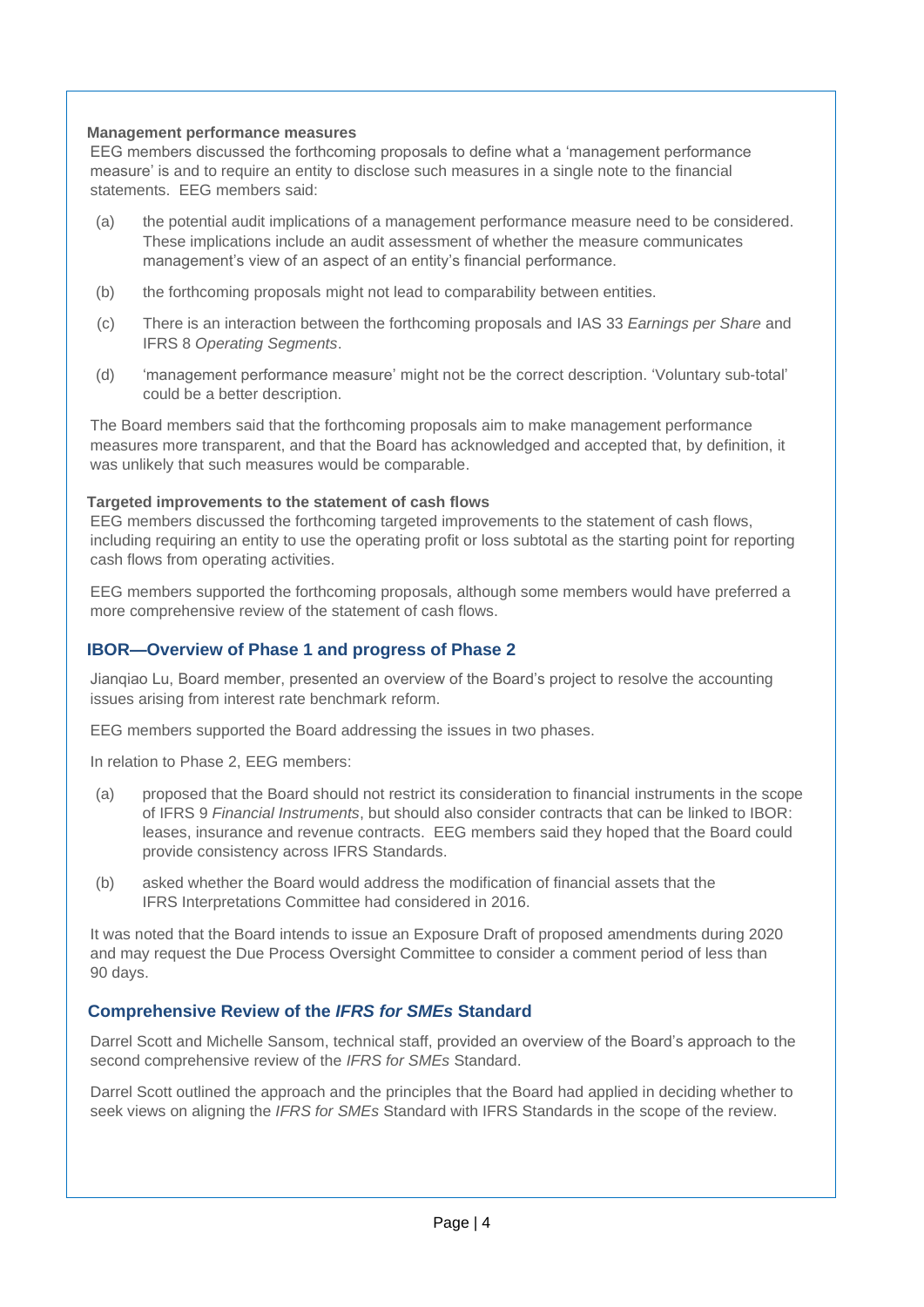On alignment, EEG members' commented that:

- (a) the Board should give reasons why the *IFRS for SMEs* Standard should be aligned with IFRS Standards;
- (b) for SMEs, accounting standards should focus on business activities;
- (c) the undue cost and effort exemption available in some circumstances can be difficult and costly to apply; and
- (d) the Subsidiaries that are SMEs project may affect the *IFRS for SMEs* Standard.

EEG members also commented on the alignment of the *IFRS for SMEs* Standard with specific IFRS Standards, saying:

- (a) IFRS 16 *Leases* is complex to apply. The Board may wish to wait until the next comprehensive review of the *IFRS for SMEs* Standard before considering alignment, so that further implementation experience is available.
- (b) it might be appropriate not to introduce the option to measure non-controlling interests at fair value, given the option is available in IFRS 3 (2008) *Business Combinations*.

EEG members asked whether the Board intended to update *A Guide for Micro-sized Entities Applying the* IFRS for SMEs.

The Saudi Arabian EEG member presented a paper on the measurement of defined benefit obligations and application of simplifications permitted in the *IFRS for SMEs* Standard to measure defined benefit obligations. The Board would ask for views on the application of these simplifications in the Request for Information on the second comprehensive review of the *IFRS for SMEs* Standard.

# **Due Process Handbook**

Michelle Sansom provided an overview of the IFRS Foundation Trustees' project to update the *Due Process Handbook*.

EEG members discussed the role of agenda decisions that the IFRS Interpretations Committee publishes, noting that agenda decisions cannot add or change requirements in IFRS Standards, because they do not amend IFRS Standards.

Some EEG members said it was difficult to engage with local regulators regarding the authority of agenda decisions; they also expressed their approval of and supported the proposal to clarify the role of agenda decisions in the *Due Process Handbook.*

EEG members endorsed enhancing the due process that underpins agenda decisions, saying that comment letters responding to tentative agenda decisions, need to be carefully considered. Members agreed that the IFRS Interpretations Committee has to balance due process and timely response to issues.

An EEG member drew attention to the importance of ensuring agenda decisions are published only when required—a plethora of agenda decisions could lead to rule-based IFRS Standards. Another EEG member asked whether the Board should review criteria for submission of issues to the IFRS Interpretations Committee.

An EEG member said it was important to plan the IFRS Interpretations Committee's agenda to ensure there is enough time for the Committee members to discuss the agenda items.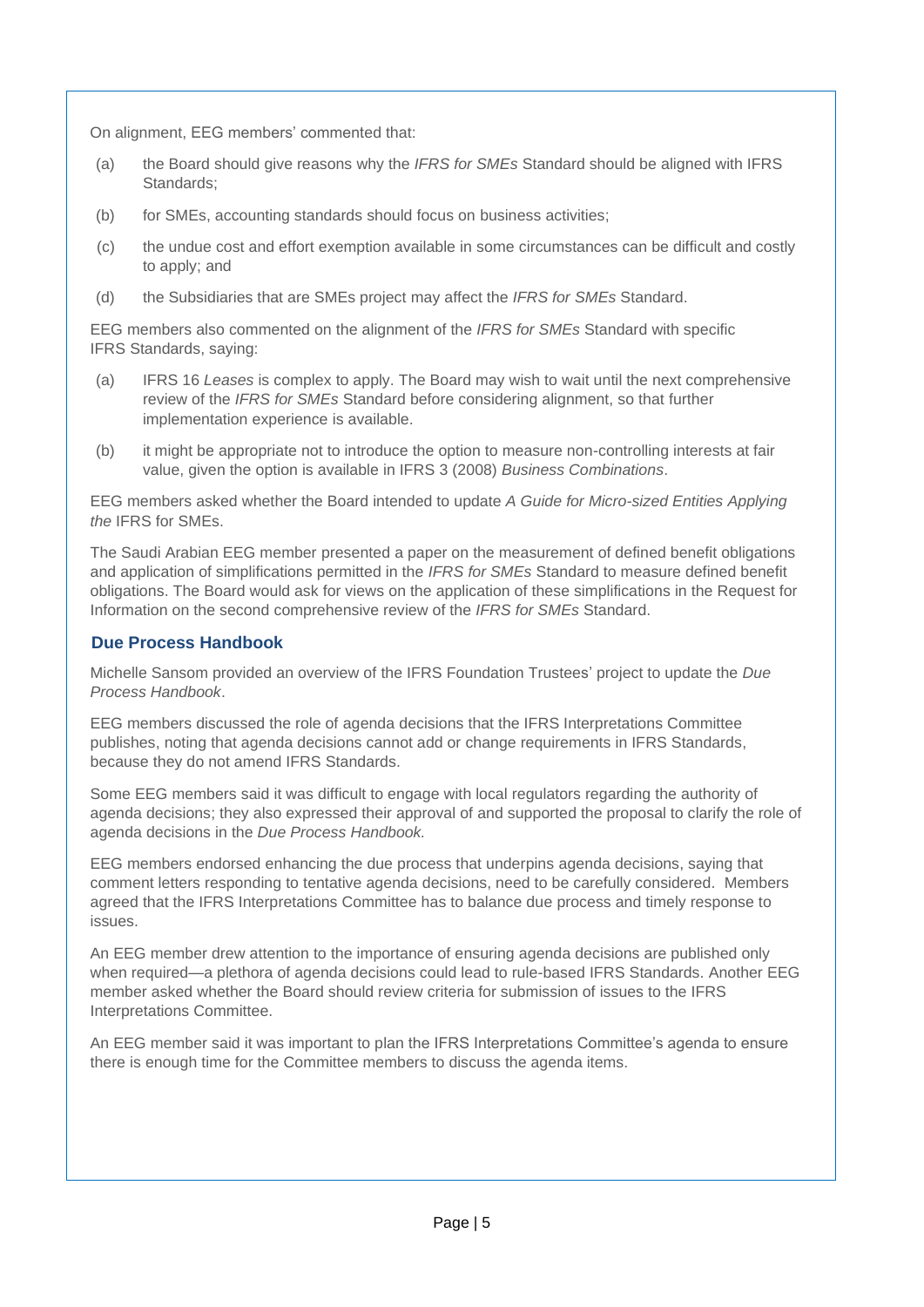# **Post-implementation Review of IFRS 10** *Consolidated Financial Statements***, IFRS 11**  *Joint Arrangements* **and IFRS 12** *Disclosure of Interests in Other Entities*

## **IFRS 10** *Consolidated Financial Statements*

EEG members said that overall IFRS 10 works well. However, they said that, as part of the Postimplementation Review (PIR) the Board could consider:

- (a) how an entity decides what the relevant activities are and whether those activities change;
- (b) how to determine if a right is a protective right;
- (c) identifying changes in voting rights when an option changes from 'out of the money' to 'in the money';
- (d) identifying the principal where an agent is identified;
- (e) subsequent measurement of non-controlling interests, including accounting for intra-group transactions;
- (f) non-controlling interest put options, as set out in IAS 32 *Financial Instruments: Presentation*; and
- (g) whether IFRS 10 should provide additional guidance on special purpose entities.

# **IFRS 11** *Joint Arrangements*

EEG members suggested two areas for the Board to consider in the PIR of IFRS 11:

- (a) the interaction between IFRS 11 and IFRS 16 *Leases* and IAS 23 *Borrowing Costs*; and
- (b) if guidance is missing from IFRS 11 for increasing the investment in a joint arrangement but not acquiring control.

# **IFRS 12** *Disclosure of Interests in Other Entities*

EEG members considered that IFRS 12 works well and suggested two areas the Board could consider in the PIR:

- (a) for unconsolidated structured entities it can be difficult to obtain information required for the disclosures; and
- (b) what to disclose when an entity has de facto control.

# **IAS 16—Update on Exposure Draft** *Property Plant and Equipment***:** *Proceeds before Intended Use*

Jianqiao Lu provided an update on the Board's project to address how to account for the proceeds from selling items before an item is available for use. The Board has concluded its deliberations and confirmed its approach to require an entity to recognise any sales proceeds and related costs in profit or loss in accordance with the applicable IFRS Standard.

The EEG members discussed the Board's tentative decision and commented that the forthcoming amendment would help entities to apply IFRS Standards.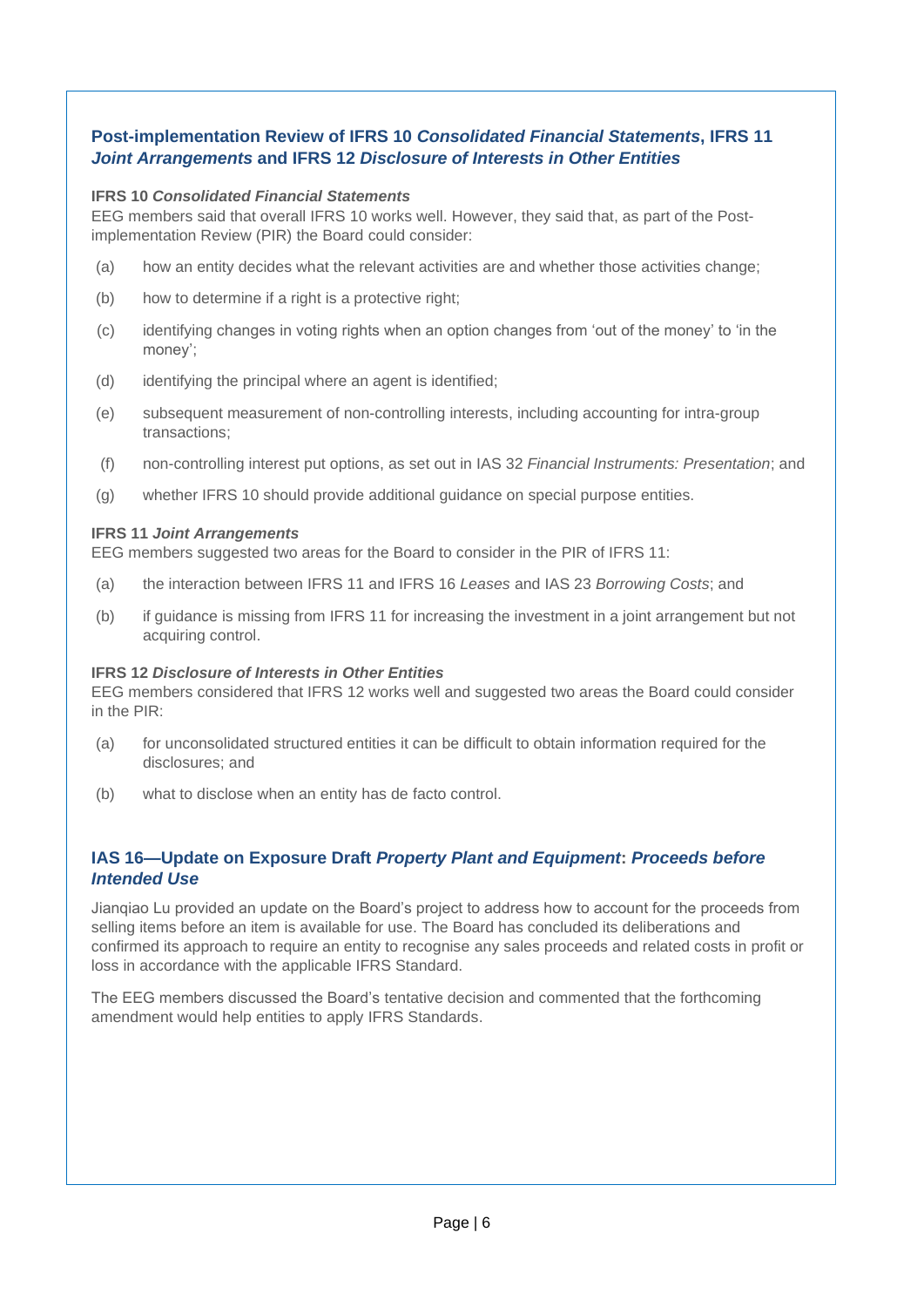# **2020 Agenda Consultation**

EEG members discussed projects the Board could include in the Request for Information on the 2020 Agenda Consultation. EEG members had listed potential projects before the meeting. Attendees discussed several of these.

#### **Assets acquired for free**

EEG members gave three examples of assets provided for free:

- (a) assets from transactions with owners—for example, an owner providing a property for an entity to use without charging for it;
- (b) equipment or containers provided by a supplier that are part of the manufacturing process; and
- (c) emissions allowances provided as a part of emissions trading schemes.

#### **Borrowing costs**

An EEG member reported that the recent Agenda Decision *Expenditures on a qualifying asset* had not been well received in their jurisdiction, and that IAS 23 is an old Standard that might not be aligned with the *Conceptual Framework for Financial Reporting.*

#### **Cryptocurrencies**

EEG members acknowledged the Agenda Decision *Holdings of cryptocurrencies*, but supported a wider and more comprehensive project on the topic.

#### **Intangible Assets**

Some EEG members said that IAS 38 *Intangible Assets* needs to be updated. Other members suggested that the Board introduce guidance on accounting for cryptocurrencies, which would address the deficiency in IAS 38.

#### **Going concern**

Some EEG members said the Board should address how to prepare financial statements for an entity that is in different stages of financial distress.

#### **IAS 20** *Accounting for Government Grants and Disclosure of Government Assistance*

EEG members discussed a potential project to update IAS 20, which members described as an older Standard that could be updated for the *Conceptual Framework.*

#### **IFRS 16**

Some EEG members suggested that IFRS 16 was not complete because lessor accounting had not been updated when IFRS 16 was issued. Other EEG members proposed the Board initiate a project as a consequence of recent agenda decisions on IFRS 16. Not all EEG members agreed to add this topic to the Board's agenda. Some EEG members suggested the agenda consultation be used to ask how soon after implementation a Standard should be subject to a PIR.

#### **IFRS 9 implementation experience in China**

The EEG member from China provided an overview of the implementation of IFRS 9 *Financial Instruments*, as adopted in China. She said that challenges included obtaining the data required to build the models for expected credit losses and the application of judgement to determine assumptions in those models.

# **Accounting for Non-public Interest Entities in Turkey**

The EEG member from Turkey provided a comprehensive overview of the framework for financial reporting requirements in Turkey and the improvements introduced in the updated framework.